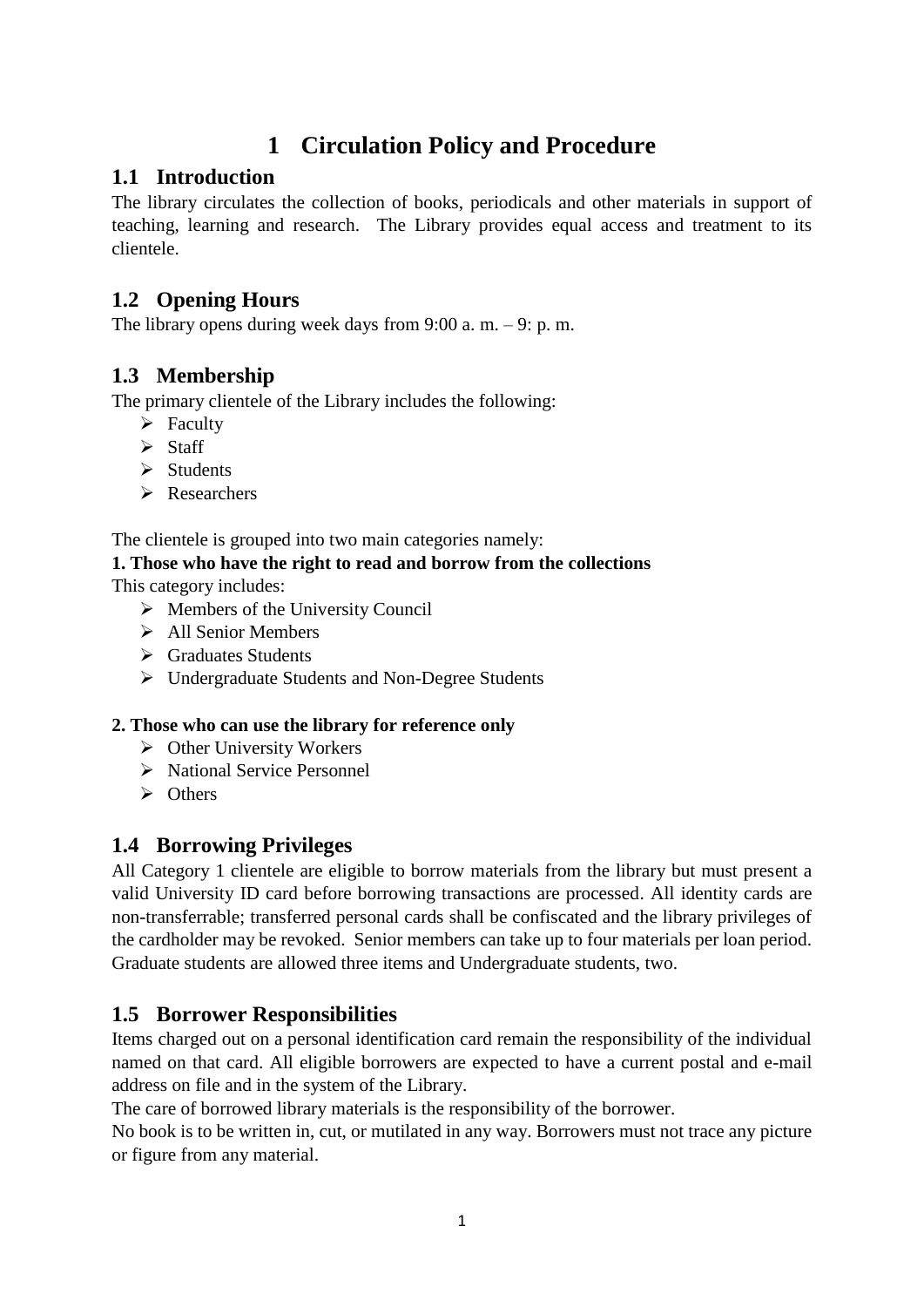Any defect to a material should be reported to the library staff in charge of circulation/client services as soon as practicable.

Borrowers will be held responsible for any damage to a material in their charge and shall be required to pay the appropriate cost of such damaged materials.

# **1.6 Loan Periods**

Loan periods vary for different categories of library users and by borrower status. Senior Members have up to 30 days (one Month), graduate students, 20 days and undergraduate students, 14 days (two weeks) to return their materials. Date for the return of library materials is always stamped at the back of the materials (books).

### *Note: The library does not circulate reference and reserved materials.*

### **1.7 Books Not Found in the Stacks**

Items that can neither be located in the stacks nor checked out, can be traced. Patrons with borrowing privileges may request a search by completing a "trace" request form at the Client Services Office. The requester will be notified of the results of the trace.

# **1.8 Recalls**

Loan materials are subject to recall depending upon the exigencies. If circumstances require the borrower to travel out of town, he/she should make arrangements for responding to the recall and the prompt return of the item(s) to the Library.

In the event that an item is recalled, a notice must be generated with the new due date and sent to the current borrower. The current borrower will have up to two days from the date on which the recall is placed to return the recalled item. Failure to return a recalled item by the new due date will incur a fine of  $GH\varphi1.00$  per day, and the borrower will be prevented from borrowing again until the recalled item is returned.

### **1.9 Penalties for Overdue and Lost Materials**

Borrowers are subject to fines for the late return of library materials. The fine on overdue materials is GH $\mathcal{L}1.00$  per day. Unpaid fines of  $\mathcal{L}20.00$  or more will result in the suspension of borrowing privileges.

If a material is lost, the borrower will be billed for its replacement (three times the current price).

# **1.10 Inter Library Loans (ILL)**

This service allows members of the UHAS Library community to borrow information resources from other libraries in support of their educational and research needs when these resources are not available in the UHAS Library's collections. This service is however restricted to currently enrolled students, faculty members, and staff of the University of Health and Allied Sciences with 'clean' library records.